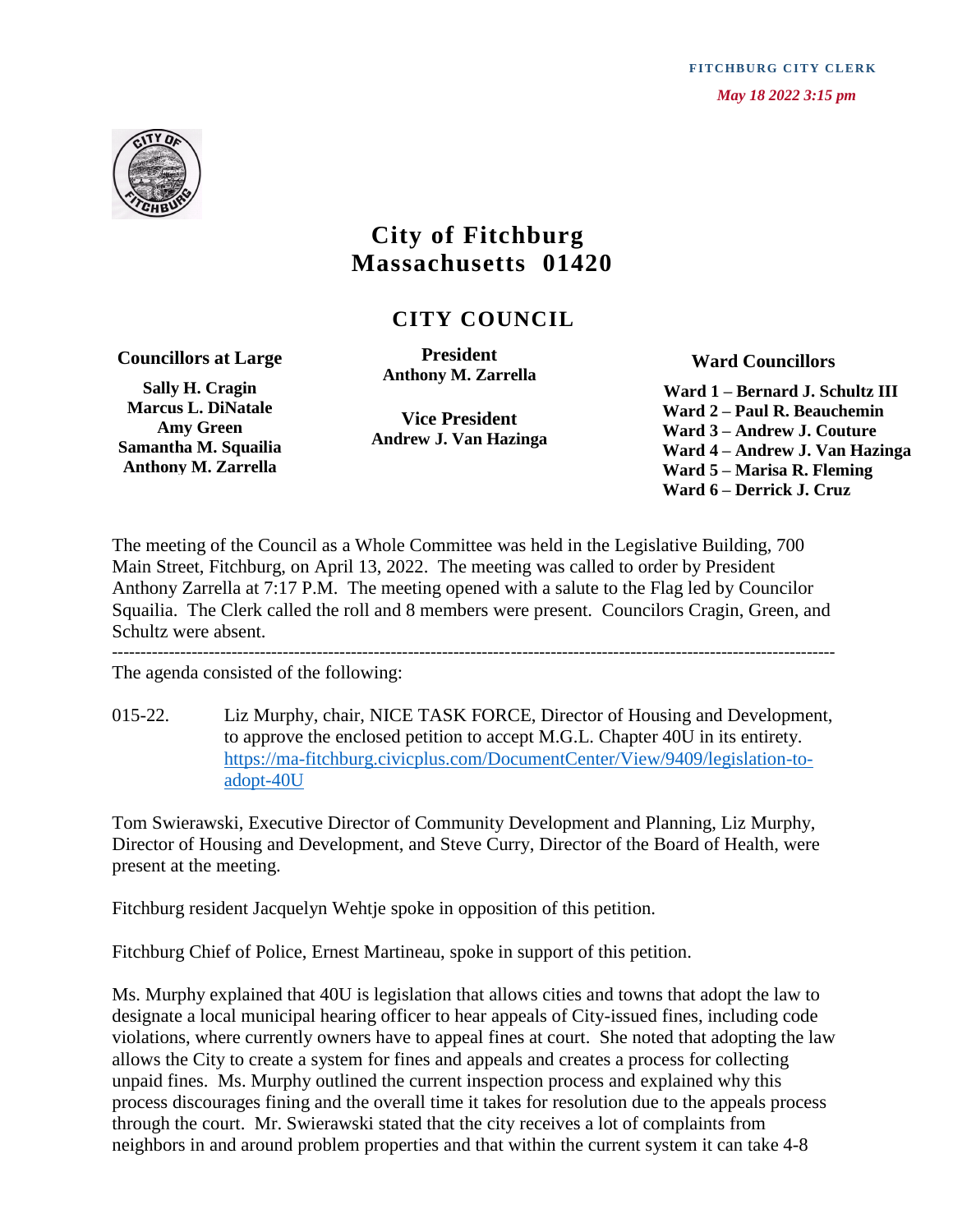months for a complaint to actually get rectified. This makes it prohibitively difficult to actually obtain results and requires our inspectors, Assistant City Solicitor and other staff to spend a lot more time in court than on the ground doing this inspection work with these problem properties.

Ms. Murphy outlined how the system under 40U would create a new internal structure for the ticketing process and explained how the fines and appeal hearing would happen much earlier as follows:

- If any property owner fails to make repairs/correct violations within the required time frame and hasn't made significant progress, and inspector can issue a ticket (and would be more likely to issue such a ticket).
	- o The owner (alleged violator) either pays the fine within 21 days, or
	- o Request a hearing before the municipal hearing officer these hearings would be twice a month.
		- This would be a quicker process because it would be in-house instead of waiting to get a court date.
	- o The owner may also, without waiving rights to a hearing, request a desk review of the validity of the violation notice.

Mr. Swierawski noted that this process doesn't create any new enforcement actions, but that it is simply an improved process by which appeals can be heard and can work in the benefit of the property owner.

Ms. Murphy outlined the requirements and responsibilities for the position of the municipal hearing officer, the basic administrative process of issuing tickets, what funds will receive the fines collected depending the type of violation, and the anticipated cost(s) the city will incur with both hiring and training a municipal hearing officer and the administrative requirements with regards to ticket books, etc. She noted that in their research of other communities that have adopted 40U the cost has been neutral or better than neutral. She described a typical outcome with the new process and explained that unpaid fines/fees could be placed on the tax bill for payment after the 51 days has elapsed and continued violations after findings can result in license/permit/certificate suspensions. In addition, liens could be placed for unpaid fines which would put lenders or potential buyers on notice.

Councilors asked what other cities or towns have adopted 40U and how has it been working for these communities. Ms. Murphy noted that they based their research on the 26 gateway cities 13 have adopted 40U. Ms. Murphy stated that it is her understanding that it has been working well for these communities, for instance, she was able to locate Chelsea's budget from 2015 to 2019 and they have anticipated revenue of \$180,000 in fines, \$10,000 in interest and penalties and \$250,000 in real estate liens. Mr. Swierawski noted that this would allow the municipal hearing officer to be a self-sustaining position and adoption of this law would be a useful tool in tackling the blighted properties in the city.

Some Councilors noted that this is a way to streamline the process and attempts to find a fair way to resolve issues as quickly as possible in an unbiased approach in contrast to the current system which fails to be able to enforce violations efficiently. Other Councilors expressed their concern that this approach would be heavy handed towards private property owners and their rights within the city.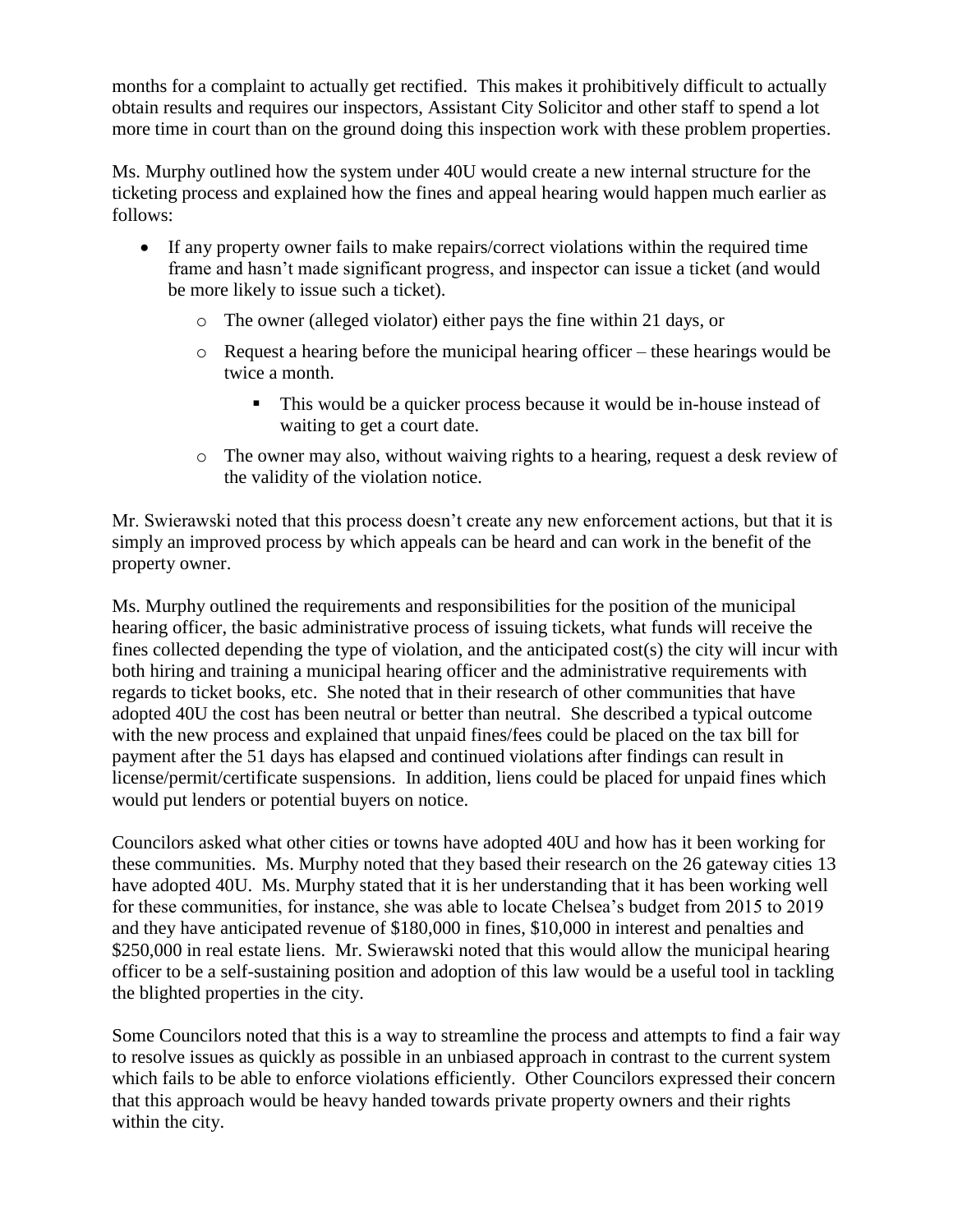Councilors asked if this would create any new fines. Ms. Murphy stated that it would not create any new fines and that one of the requirements of the legislation is to list all of the fines that we currently have in the ordinance so that in the future a resident can look at the ordinance to find what is applicable to 40U and what is not.

Councilors asked about how the municipal hearing officer would be appointed and expressed concern with the amount of administrative support that would be required of current staff and the fact that it is currently responsibility of the Commonwealth. Ms. Murphy noted that the municipal hearing officer would be appointed by the Mayor and confirmed by the City Council. She stated there needs to be some internal discussion about how to structure this role but that there were two directions they could consider: 1) there could be a stipend where the municipal hearing officer would handle all aspects of the administrative process, or 2) it could be split between someone internal that has the capacity to handle the administrative part of the process. The hope is to automate much of the process through OpenGov.

Councilors questioned how this process would change anything when it relates to the property owners that haven't been compliant in the past and how the fine/lien structure would work. Ms. Murphy explained that if the owner failed to pay the fines, they will be converted to the property tax bill. If the owner appeals the decision of the municipal hearing officer to court, the fines would be pending until a decision has been rendered from the court. She stated that with regards to placing a lien on the property it would discretionary and not prescriptive, for example, the Board of Health may decide they are only going to lien a property if accrued fines reach a certain limit. Ms. Murphy noted that she doesn't see this being used as the primary tool to gain compliance due to the cost and administrative aspect with recording the lien.

Councilors expressed concern with enforcement on our elderly community that may not physically be able to comply with the ordinance. Ms. Murphy explained that this does not obligated the inspectors to fine and that they have discretion depending on the situation.

Board of Health Director, Steve Curry, provided an overview of the current code enforcement process. He stated that if an inspector visited a property and found a trash violation, they would order the appropriate party at the property to correct the violation. Depending on the seriousness of the violation, the inspector may give somewhere between a 3 to 7 days to correct. If the issue is not taken care of the inspector has an opportunity to issue a ticket and the owner has 21 days to appeal. If the ticket has been paid within the 21 days the case is dismissed regardless of whether the violation has been corrected even if court is filed. He noted that he doesn't believe this is a cure all but another tool for his department to utilize and if they can prove in housing court that a particular owner is a repeat offender by the number of tickets issued, he thinks it will get the judge's attention. He noted that he has to utilize our Assistant City Solicitor to file and ultimately handle all the code enforcement cases.

A question was asked of Police Chief, Ernest Martineau, about how this law would help his department's efforts. Chief Martineau explained that there are three areas that directly impact his department in 40U proposal: 1) cleaning of snow and ice from the sidewalks, 2) public nuisance under Chapter 138, and 3) Security Alarms under Chapter 140. He provided an example of how enforcement of Chapter 138 would improve with the passing of the ordinance when it relates to loud parties off-campus near the college. He noted that he sends out notification directly to the homeowners upon the third occurrence and by the time he can present the case in front of a district court, the students have already moved out. The process under 40U would allow for an independent review of the case in a much shorter time frame. He noted that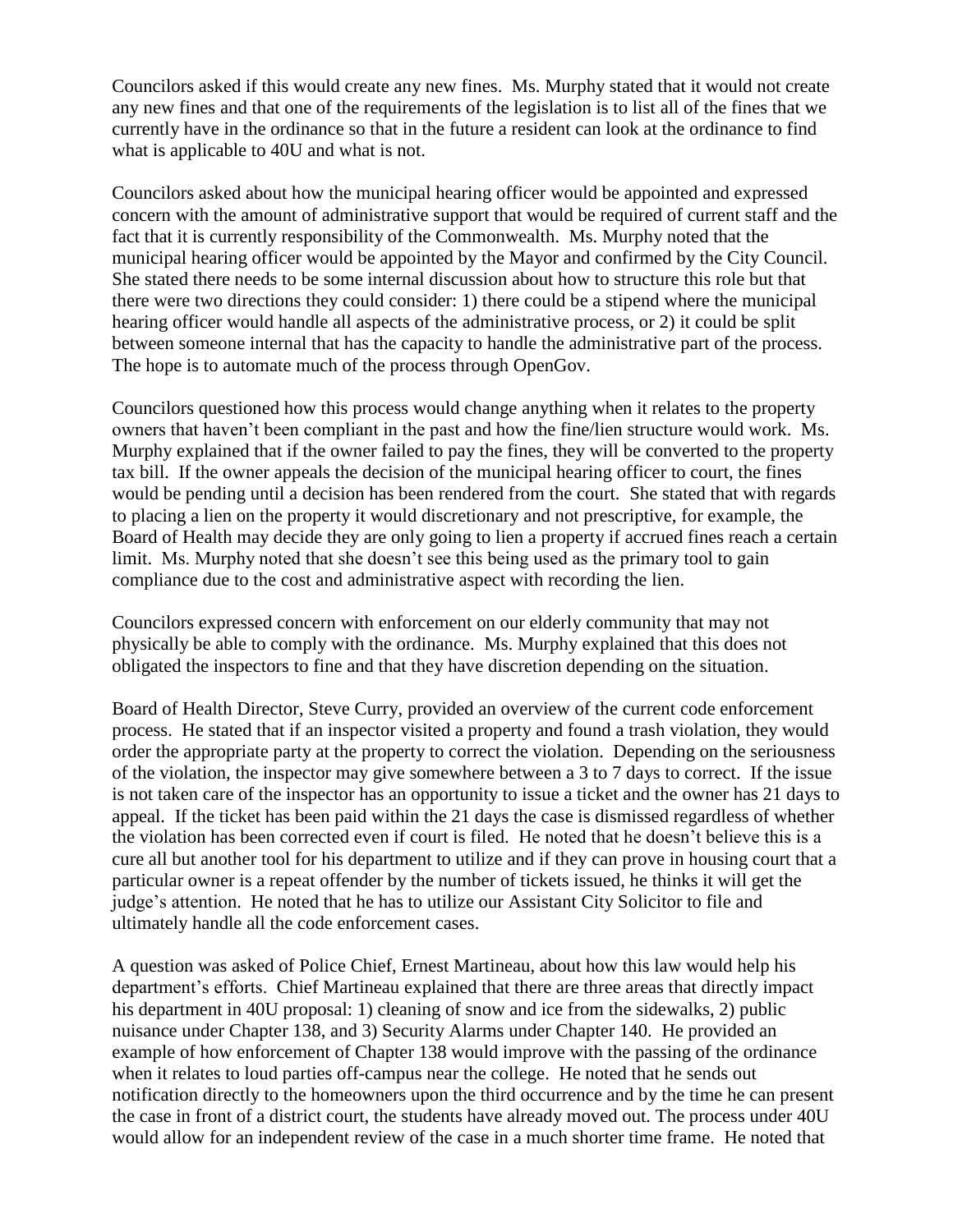as a NICE team member, this tool would be extremely beneficial to them for code enforcement and having the authority to enforce city ordinance.

Councilors requested to see research from the other communities that have adopted 40U with regards to how they structured the position of the municipal hearing officer and gleaning information regarding how the process has been working in general for these communities.

## [Link to PowerPoint Presentation](https://www.fitchburgma.gov/DocumentCenter/View/9836/40U-powerpoint_council-meeting)

The Council as a Whole Committee recommended the Petition be granted 6/2 (Beauchemin, Couture). 8 members present. Board consists of 11 members.

---------------------------------------------------------------------------------------------------------------------

016-22. Liz Murphy, chair, NICE TASK FORCE, Director of Housing and Development, To accept the enclosed petition to establish a residential and commercial Vacant Property Registry Ordinance with minimum requirements. [https://ma-fitchburg.civicplus.com/DocumentCenter/View/9408/Vacant-Property-](https://ma-fitchburg.civicplus.com/DocumentCenter/View/9408/Vacant-Property-Registry-Ordinance-with-maintenance-requirements-01262_)[Registry-Ordinance-with-maintenance-requirements-01262\\_](https://ma-fitchburg.civicplus.com/DocumentCenter/View/9408/Vacant-Property-Registry-Ordinance-with-maintenance-requirements-01262_)

Tom Swierawski, Executive Director of Community Development and Planning, Liz Murphy, Director of Housing and Development, and Steve Curry, Director of the Board of Health, were present at the meeting.

Ms. Murphy stated that they had been working with a consultant through some assistance from MassHousing on addressing some of our vacant property problems. One of the outcomes was drafting the Vacant Property Registration Ordinance (VPRO). Ms. Murphy explained that vacant properties problems in the city are more complicated today than during the foreclosure crisis. She noted this ordinance would replace the current Board of Health Vacant Property Registry regulation, and although similar to the current regulation, as an ordinance it would allow for:

- More flexibility to allow some policy exemptions;
- Provides an escalating annual registration fee based on duration of vacancy;
- More specific property maintenance standards; and
- Administration and enforcement that would extend beyond public health.

She provided background on the project scope and outlined what they learned through the process. She stated there were three models identified for vacant property registration and enforcement and provided an overview of each: 1) the vacant and abandoned model, 2) the foreclosure model, and 3) the hybrid model. She noted that part of the process included community consultation in which input was collected from staff, City Council, residents and other stakeholders and advocates through focus groups and online surveys. The results of the survey found that 87% were in support for a VPRO.

Ms. Murphy provided an overview of each section of the VPRO. She stated that the definitions in most cases are similar to defined terms in the Board of Health regulation and that the ordinance provides for a Municipal Hearing Officer which she noted will work well together with the proposed adoption of 40U. She then provided an overview of the proposed exemptions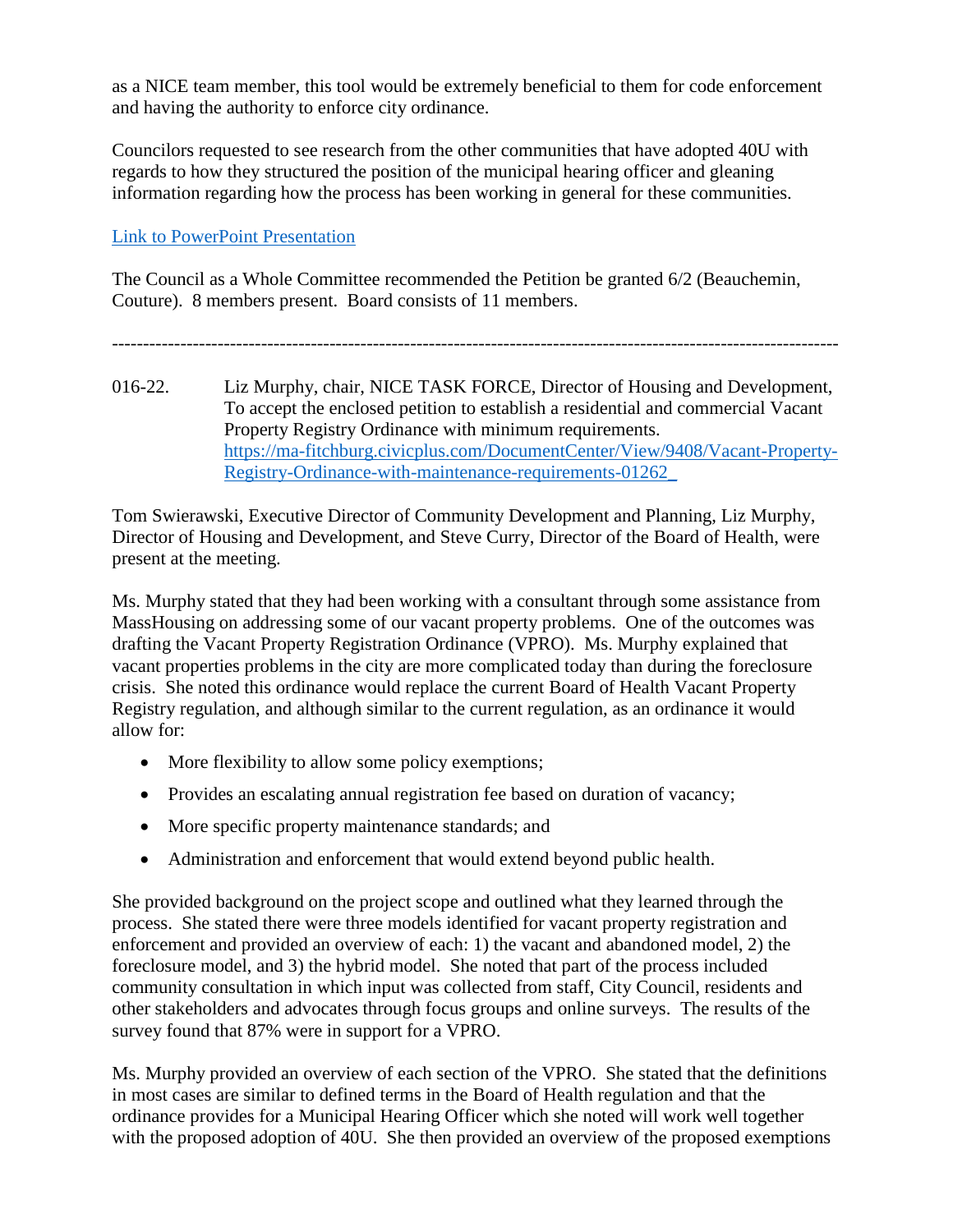to the ordinance and the basic steps involved with identifying vacant properties, notification to owner, and ultimate property registration. The area she noted does have significant change is the annual registration and the graduated cost structure outlined below:

- \$250 for properties vacant for one year or more but less than two years;
- \$2,500 for properties vacant for two years or more but less than three years; and
- \$3,500 for properties vacant for three years or more.

Ms. Murphy stated that the ordinance includes limited waiver of registration fee which include properties that are vacant due to owner's illness or infirmary, fire or natural disaster and noted the Board of Health Director has ultimate discretion for any other circumstances. She stated there is an appeal process for owners and provided an overview of the requirements and process itself. She stated that with regards to enforcement, there has been a significant overhaul where now penalties for violations would be increased to \$300/day with an overall maximum of \$18,000 for failure to register the property as vacant. The ordinance provides for a revolving with the intention of using this fund for further enforcement of vacant properties, e.g., boarding and securing, and in extreme cases, demolition.

Ms. Murphy, Mr. Swierawski and Mr. Curry answered questions from Councilors regarding the proposed ordinance. Councilors asked about the fee structure with regards to the \$300/day fine and asked for clarification if the \$18,000 was a lifetime cap or per year. Ms. Murphy stated that she believes the intent was for this to be a yearly enforcement.

Councilors also asked how to handle partially vacant properties and whether they were considered vacant. Ms. Murphy stated that they attempted to add a section to the ordinance but it was strongly discouraged by their consultant as they felt it was not the appropriate way to address this particular issue. In turn, they plan to have a minimum maintenance ordinance as well and this would be the correct tool to handle enforcement for these properties. Mr. Swierawski noted the other concern would be the administrative burden with attempting to address partially vacant properties within this ordinance due to the complexity that it may create.

Mr. Curry was asked whether his department would be able to handle the administrative burden this ordinance would place on his office or whether this will require additional personnel. Mr. Curry explained that on average they have been registering between  $200 - 250$  properties annually since they adopted the regulation in 2012. He noted this ordinance will expand upon this but that he doesn't anticipate it being to the extent they experienced during the foreclosure crisis. He mentioned that they have seen improvement in the residential sector of the city but noted that Main Street is going to be a challenge but one they are willing to take it on. He stated that one of the incentives is to get more funds into the revolving account to take measures for code enforcement and if it is determined that they need to expand the workforce, that presentation will be made to the Council but that he hopes OpenGov will be able to automate much of the process.

Councilors suggested the following amendments to the proposed ordinance:

- Add the following exemptions Section 1.7 Limited Waiver of Registration Fees:
	- o Active duty serving in the military
	- o Properties that are temporarily unoccupied by the owner occupant
- Adding "and exterior property" to Section 1.13D.